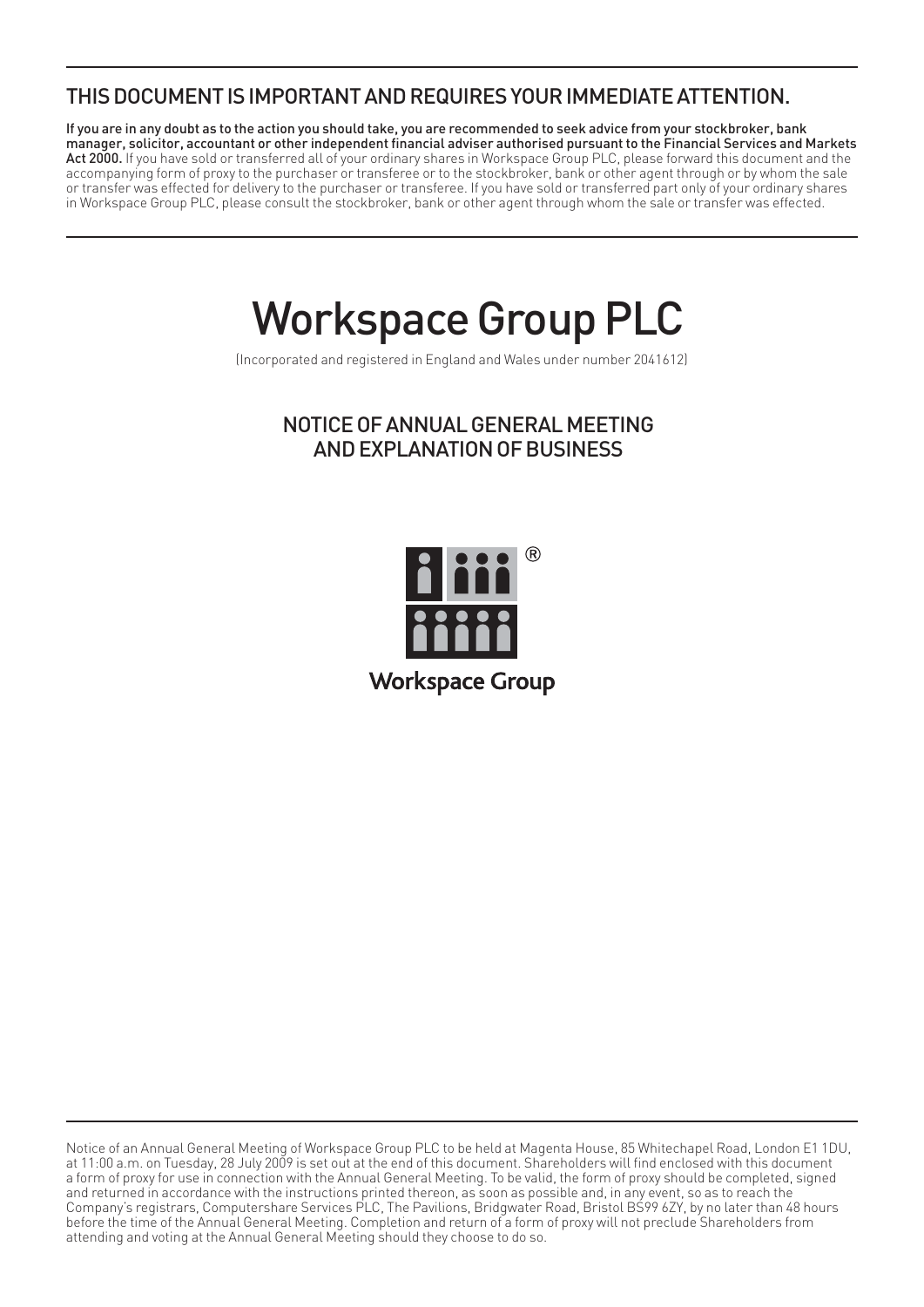# **Definitions**

In this document, except where the context otherwise requires, the following expressions shall have the following meanings:

| 'Annual General Meeting' or 'AGM' | the annual general meeting of the Company convened for Tuesday, 28 July 2009, notice<br>of which is set out at the end of this document, or any reconvened meeting following<br>adjournment thereof: |
|-----------------------------------|------------------------------------------------------------------------------------------------------------------------------------------------------------------------------------------------------|
| 'Annual Report and Accounts'      | the annual report and accounts of the Company for the financial year ended 31 March 2009<br>and the reports of the Directors and auditors thereon;                                                   |
| 'Articles'                        | the articles of association of the Company:                                                                                                                                                          |
| 'Board' or 'Directors'            | the directors of the Company for the time being:                                                                                                                                                     |
| 'Company'                         | Workspace Group PLC:                                                                                                                                                                                 |
| 'Memorandum'                      | the memorandum of association of the Company; and                                                                                                                                                    |
| 'Shareholders'                    | holders of ordinary shares in the capital of the Company.                                                                                                                                            |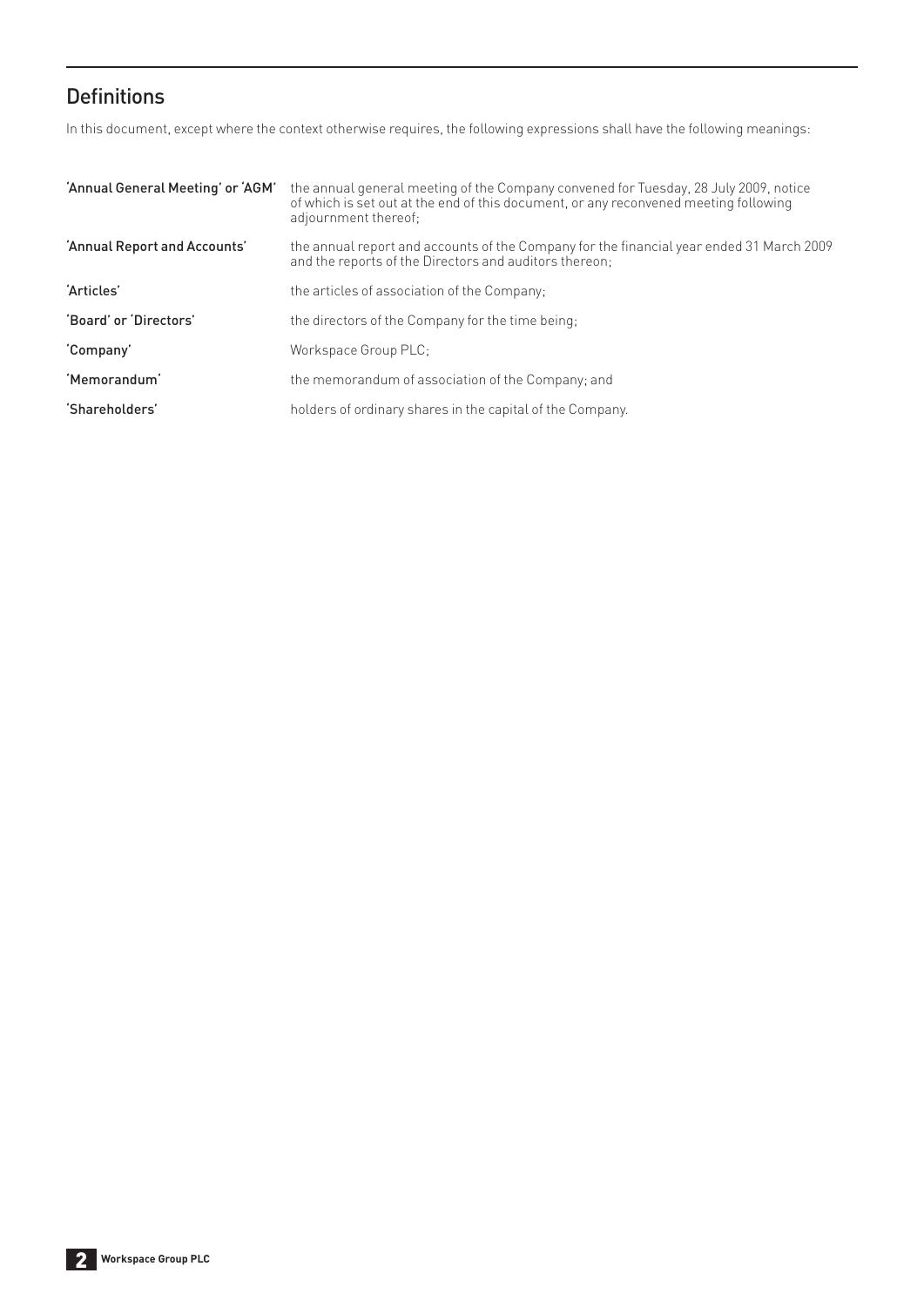

## Workspace Group PLC

(Incorporated and registered in England and Wales under number 2041612)

#### Directors: Registered office: Registered office:

A J Hales CBE (Non-Executive Chairman) 85 Whitechapel Road H Platt (Chief Executive) London J Bywater (Non-Executive Director) B Cragg (Non-Executive Director) R Dickinson (Non-Executive Director) G Clemett (Finance Director)

To Shareholders, and for information only, to share option holders 28 June 2009

Magenta House<br>85 Whitechapel Road

Dear Shareholder

#### **Notice of Annual General Meeting and explanation of business**

#### **Introduction**

I am pleased to invite you to the twenty-third Annual General Meeting ('AGM') of the Company to be held at the Company's registered offi ce, Magenta House, 85 Whitechapel Road, London E1 1DU, at 11:00 a.m. on Tuesday, 28 July 2009.

A formal notice convening the AGM is set out on pages 6 to 8 of this document and an explanation of each of the resolutions the Directors will be proposing at the AGM is set out below.

#### **Ordinary business at the Annual General Meeting**

#### Annual Report and Accounts (resolution 1)

The business of the AGM will begin with a resolution to receive the Annual Report and Accounts. Shareholders will have the opportunity to put any questions on the Annual Report and Accounts to the Board before the resolution is proposed at the AGM.

#### Declaration of final dividend (resolution 2)

Shareholders will be asked to approve the payment of a final dividend of 0.50 pence per share in respect of the financial year ended 31 March 2009. If approved at the AGM, this dividend will be paid on 6 August 2009 to Shareholders entered on the register of members at the close of business on 3 July 2009.

#### Re-election of Directors (resolutions 3 to 4)

The Articles require one-third (but no more than one-third) of the current Directors to retire by rotation at every AGM. In accordance with this requirement, Messrs Hales and Bywater retire by rotation and, being eligible, offer themselves for re-election at the AGM. Brief biographical details of each of the Directors are set out on page 37 of the Annual Report and Accounts.

#### Directors' Remuneration Report (resolution 5)

Shareholders are asked to approve the Directors' Remuneration Report. This contains the remuneration policy and is set out on pages 44 to 52 of the Annual Report and Accounts.

#### Re-appointment and remuneration of auditors (resolution 6)

Shareholders will be asked to re-appoint PricewaterhouseCoopers LLP as the Company's auditor until the conclusion of the next AGM and to grant authority to the Directors to determine their remuneration.

#### **Special business at the Annual General Meeting**

#### Renewal of authority to allot securities and power to waive pre-emption rights (resolutions 7 and 8)

Resolutions dealing with the authority of the Directors to allot shares will be proposed at the AGM.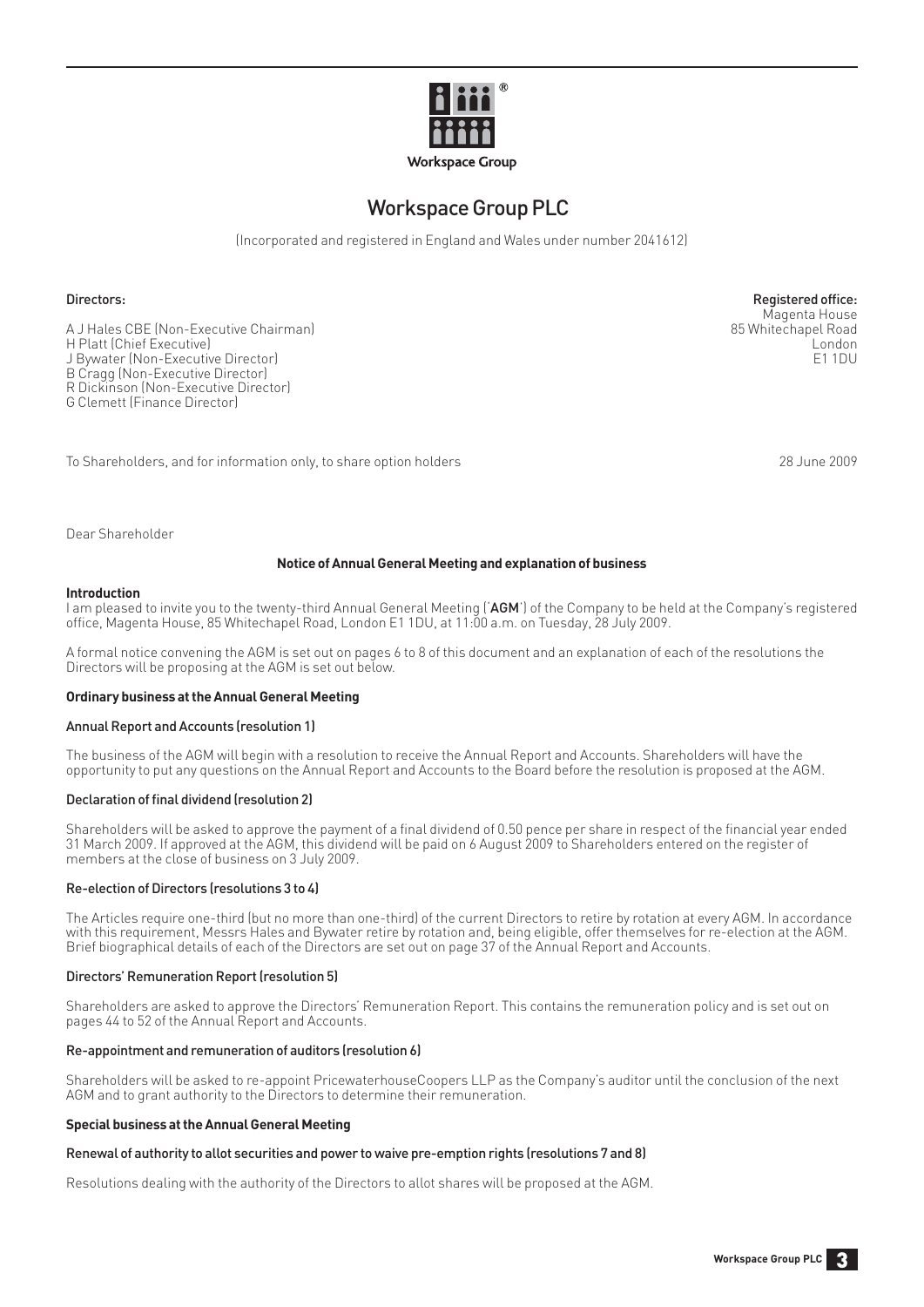By law, directors are not permitted to allot new shares (or to grant rights over shares) unless authorised to do so by shareholders. In addition, directors require specific authority from shareholders before allotting new shares (or rights in respect of shares) for cash without first offering them to existing shareholders in proportion to their holdings.

Resolution 7 gives the Directors the necessary authority until the date of the next AGM or, if earlier, 15 months after the date of passing the resolution to allot shares, up to an aggregate nominal amount of £34,870,000 (being approximately one third of the issued share capital of the Company as at 25 June 2009).

Resolution 8 empowers the Directors until the date of the next AGM, or if earlier, 15 months after the date of passing the resolution to allot shares for cash (or transfer equity securities which are from time to time held by the Company in treasury) otherwise than to existing Shareholders on a pro rata basis up to an aggregate nominal amount of £5,200,000, which is equivalent to approximately 5% of the issued share capital of the Company as at 25 June 2009. It also enables the Directors, in the case of an issue by way of rights, to deal with fractional entitlements and to make such exclusions or other arrangements as may be appropriate to resolve legal, regulatory or practical problems which might arise, particularly with regard to overseas Shareholders. It is intended to renew such authority and power at successive Annual General Meetings.

This limited authority will enable the Directors to issue shares when they believe it is in the interests of the Company to do so. However, there is no present intention of issuing any ordinary shares, except in connection with the Company's share option schemes. As at 25 June 2009, the Company held no equity securities in treasury.

#### Amendments to the Articles (resolution 9)

Resolution 9 seeks approval from Shareholders for a number of amendments to be made to the Company's Articles, primarily to reflect certain provisions of the Companies Act 2006 (the 'Act') which are due to come into force in October 2009.

Although the remaining provisions of the Act are due to come into force in October 2009, various regulations that relate to certain of these provisions have yet to be finalised. Consequently, it will be necessary for the Company to undertake a further review of its Articles in due course in order to reflect these other provisions. As these further changes to the Articles will be reasonably substantial in number, it is anticipated that the Company will adopt new articles of association at its Annual General Meeting in 2010 in order to fully reflect the final changes introduced by the Act. A summary of the proposed changes to the Articles to be made at this year's AGM is set out below.

The Company's objects: The provisions regulating the operations of the Company are currently set out in the Memorandum and Articles. The Memorandum contains, among other things, the objects clause which sets out the scope of the activities the Company is authorised to undertake. The Act significantly reduces the constitutional significance of a company's memorandum and provides that a memorandum will record only the names of the subscribers and the number of shares each subscriber has agreed to take in the company. Under the Act, all other provisions (including the objects clause) which are contained in a company's memorandum at 1 October 2009, will be deemed to be contained in its articles of association. The Act also states that, unless a company's articles of association provide otherwise, a company's objects are unrestricted. This abolishes the need for companies to have objects clauses. For this reason, the Company is proposing to remove its objects clause together with all other provisions of its Memorandum which, by virtue of the Act, would otherwise be treated as forming part of the Articles from 1 October 2009. Resolution 9 confirms the removal of these provisions for the Company.

Authorised share capital: The Act abolishes the requirement for a company to have an authorised share capital and the proposed amendments to the Articles reflect this. Directors will still be limited as to the number of shares they can at any time allot because allotment authority continues to be required under the Act, save in respect of employee share schemes.

Statement of limited liability in Articles: Under the Act, a company's constitution must state that the liability of the company is limited in order for the company to benefit from limited liability. The Articles, as amended by resolution 9, will state that the liability of the Company is limited to the amount of its paid up share capital, since there will no longer be such a statement included in the Memorandum.

Notice period for calling general meetings: The provisions in the current Articles dealing with the length of notice required to convene general meetings are being amended to conform to new provisions in the Act. In particular, all general meetings (other than AGMs) can be convened on 14 clear days' notice where previously 21 days' notice was required for a general meeting to consider a special resolution.

#### Authority to retain a notice period of fourteen clear days for general meetings (resolution 10)

The Act provides that all general meetings (other than AGMs) can be convened on 14 clear days' notice where previously 21 days' notice was required for a general meeting to consider a special resolution. Your Board is of the view that it is in the Company's interests to have a shorter notice period which complies with these new provisions of the Act. Therefore one of the proposed amendments to the articles this year is to allow all general meetings (other than an Annual General Meeting) to be called on such notice as may be required by law, which is currently 14 clear days' notice under the Act.

However, one of the requirements of the Shareholder Rights Directive (intended to be implemented in August 2009) is that all general meetings must be held on 21 clear days' notice, unless shareholders agree to a shorter notice period. The passing of resolution 10 would constitute Shareholders' agreement for the purposes of the Shareholder Rights Directive (which agreement is required annually) and would therefore preserve the Company's ability to call general meetings (other than an Annual General Meeting) on 14 clear days' notice, should resolution 9 be passed.

A copy of the Company's current Memorandum and Articles, a copy of a document marked 'A', containing the full amended terms of the proposed Articles referred to in resolution 9(a) and a copy of a document marked 'B', containing the full amended terms of the proposed Articles referred to in resolution 9(b) will be available for inspection at the registered office of the Company (as specified in paragraph 1 on page 3 of this document) from the date of this Notice of AGM until (and including) the date of the AGM and until the conclusion of the meeting.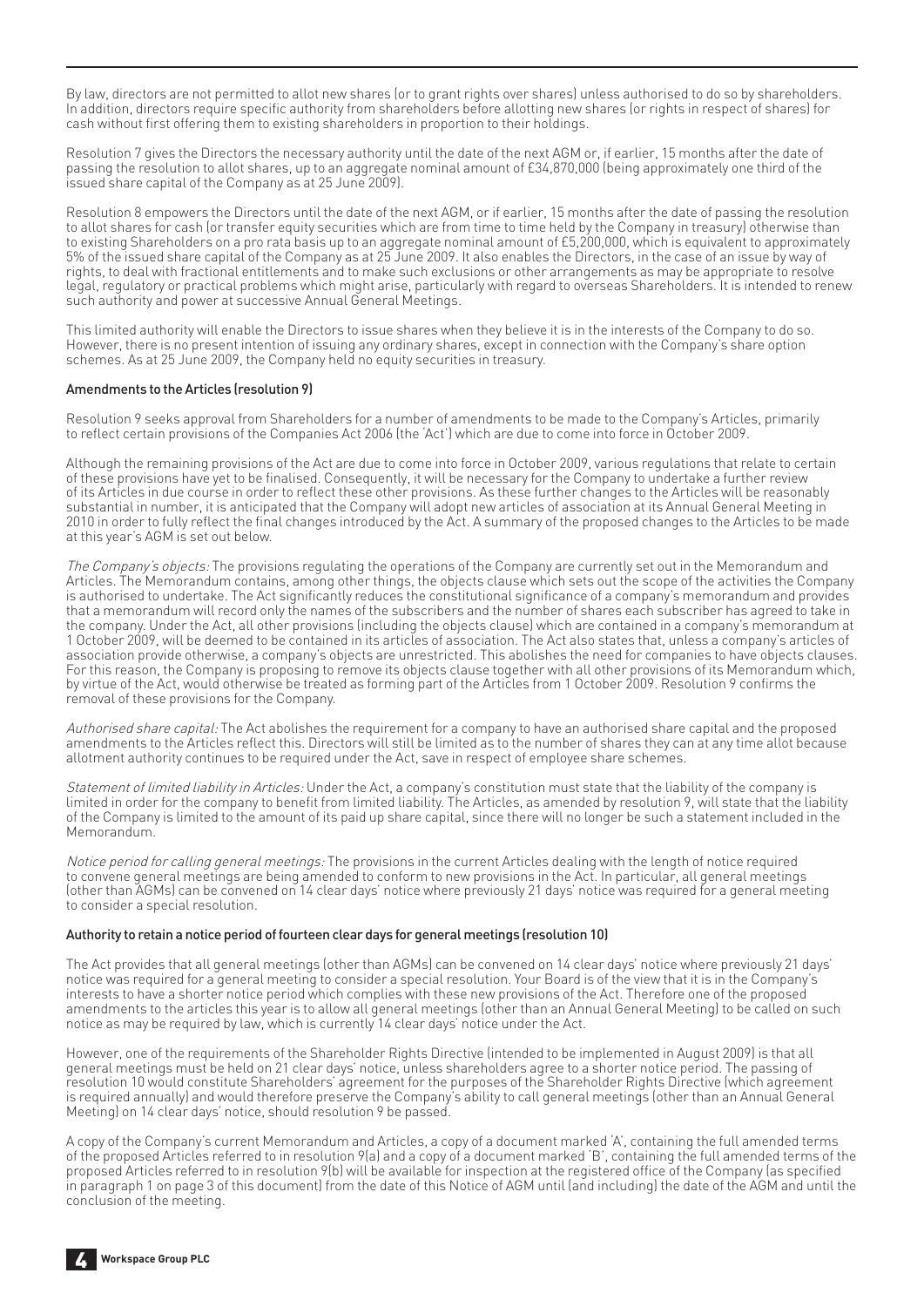#### **Action to be taken**

You will find enclosed a form of proxy for use at the Annual General Meeting, to be held at the Company's registered office, Magenta House, 85 Whitechapel Road, London E1 1DU at 11:00 a.m. on Tuesday, 28 July 2009.

Whether or not you intend to be present at the Annual General Meeting you are requested to complete the form of proxy and return it to the Company's registrars, Computershare Services PLC, The Pavilions, Bridgwater Road, Bristol BS99 6ZY, by no later than 48 hours before the date of the AGM. Completion and return of a form of proxy will not preclude Shareholders from attending and voting at the AGM should they choose to do so.

#### **Recommendation**

Your Board considers that the resolutions to be proposed at the AGM are in the best interests of the Company and the Shareholders as a whole and unanimously recommends that you vote in favour of the proposed resolutions as the Directors intend to do in respect of their own beneficial shareholdings.

Yours sincerely

long Hel

AJ Hales CBE Chairman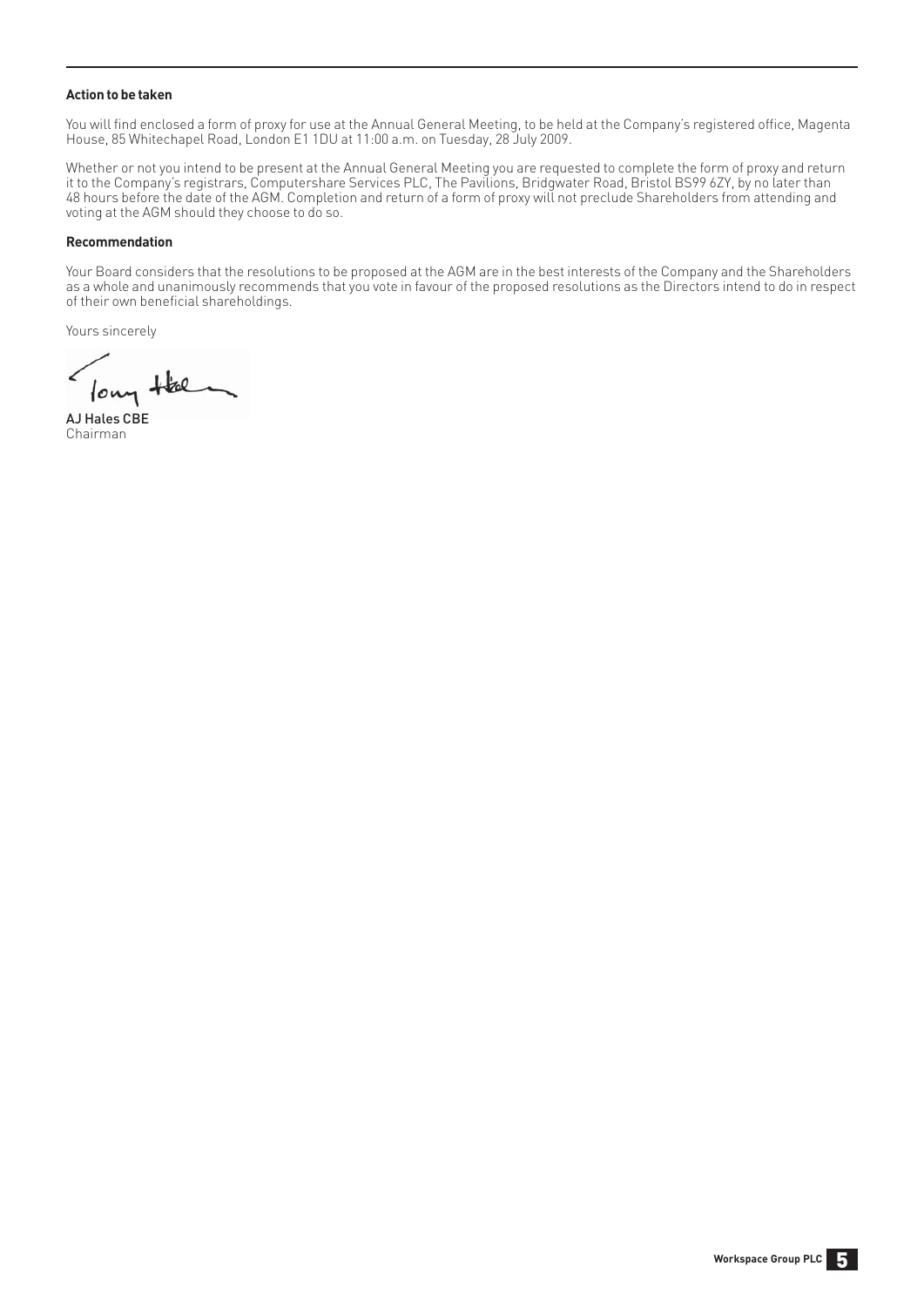## WORKSPACE GROUP PLC

(Incorporated and registered in England and Wales under number 2041612)

# NOTICE OF ANNUAL GENERAL MEETING

NOTICE IS HEREBY GIVEN that the twenty-third Annual General Meeting of the Company will be held at the Company's registered office at Magenta House, 85 Whitechapel Road, London E1 1DU at 11:00 a.m. on Tuesday, 28 July 2009 for the following purposes:

#### As ordinary business:

- 1 To receive and adopt the Company's annual report and accounts for the financial year ended 31 March 2009 and the reports of the directors and the auditors thereon.
- 2 To declare a final dividend of 0.50 pence per share in respect of the financial year ended 31 March 2009, payable on 6 August 2009 to shareholders entered on the register of members at the close of business on 3 July 2009.
- 3 To re-elect as a director Mr A J Hales who retires by rotation and, being eligible, offers himself for re-election.
- 4 To re-elect as a director Mr J Bywater who retires by rotation and, being eligible, offers himself for re-election.
- 5 To consider, and if thought fi t, approve the report on directors' remuneration contained within the Annual Report and Accounts for the financial year ended 31 March 2009.
- 6 To re-appoint PricewaterhouseCoopers LLP as auditors of the Company for the ensuing year and to authorise the directors to determine their remuneration.

#### As special business:

7 To consider, and if thought fit, to pass the following resolution as an ordinary resolution, namely:

#### THAT:

- (a) the directors be and they are hereby generally and unconditionally authorised, in accordance with section 80 of the Companies Act 1985 (the 'Act'), to exercise all the powers of the Company to allot relevant securities up to an aggregate nominal value of £34,870,000 during the period commencing on the date of the passing of this resolution and expiring at the conclusion of the next annual general meeting of the Company, or, if earlier, 15 months after the date of the passing of this resolution), but so that this authority shall allow the Company to make offers or agreements before the expiry of this authority which would or might require relevant securities to be allotted after such expiry and notwithstanding such expiry the directors may allot relevant securities in pursuance of such offers or agreements;
- (b) all authorities previously conferred under section 80 of the Act be and they are hereby revoked, provided that such revocation shall not have retrospective effect; and
- (c) words and expressions defined in or for the purposes of Part IV of the Act shall bear the same meanings in this resolution.
- 8 To consider and, if thought fit, to pass the following resolution as a special resolution, namely:

#### THAT:

(a) the directors be and they are hereby empowered pursuant to Section 95 of the Companies Act 1985 (the 'Act'):

- (i) subject to the passing of the resolution numbered 7 set out in the notice of this meeting, to allot equity securities pursuant to the authority given in accordance with section 80 of the Act by the said resolution numbered 7; and
- (ii) to transfer equity securities which are held by the Company in treasury,

 as if section 89(1) of the Act did not apply to any such allotment or transfer, provided that this power shall be limited to the allotment or transfer of equity securities:

- (A) in connection with or the subject of an offer or invitation, open for acceptance for a period fixed by the directors, to holders of ordinary shares in the Company and to holders of such other equity securities of the Company as the directors may determine in proportion (as nearly as may be) to their respective holdings on a record date fixed by the directors or (where applicable) in accordance with the rights for the time being attached to such equity securities subject to such exclusions or other arrangements as the directors may deem necessary or expedient to deal with fractional entitlements or with legal or practical problems under the laws of, or the requirements of any regulatory body or any stock exchange in, any territory or otherwise howsoever;
- (B) in connection with the terms of any share option scheme for the time being operated by the Company (and any shares acquired or held by the Company in treasury may be transferred in satisfaction of the exercise of options under any such scheme); and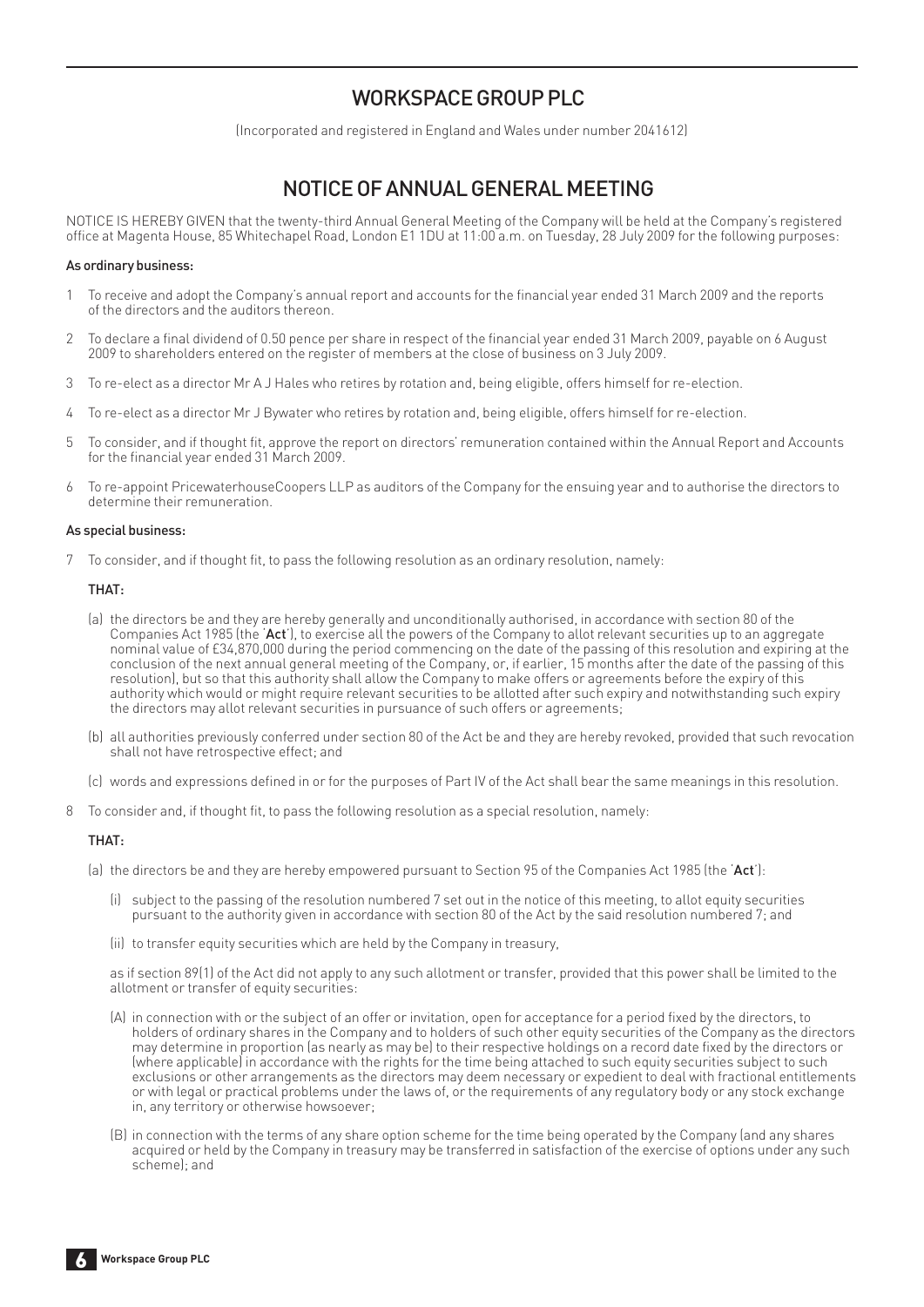(C) otherwise than pursuant to sub-paragraphs (A) or (B) up to an aggregate nominal amount of £5,200,000,

 and shall expire at the conclusion of the next annual general meeting of the Company or, if earlier, 15 months after the date of the passing of this resolution 8, except that the Company may before such expiry make offers or agreements which would or might require equity securities to be allotted or transferred after such expiry and notwithstanding such expiry the directors may allot or transfer equity securities in pursuance of such offers or agreements;

- (b) all powers previously conferred under section 95 of the Act be and they are hereby revoked, provided that such revocation shall not have retrospective effect; and
- (c) words and expressions defined in or for the purposes of Part IV of the Act shall bear the same meanings in this resolution.
- 9 To consider and, if thought fit, to pass the following resolution as a special resolution, namely:

#### THAT:

- (a) with effect from the end of this annual general meeting or any adjournment thereof, the articles of association of the Company be and are hereby amended so that they shall be in the form of the amended articles of association produced to the meeting, marked 'A' and initialled by the Chairman for the purposes of identification; and
- (b) with effect from 00:01 a.m. on 1 October 2009:
	- (i) the articles of association of the Company be and are hereby amended by deleting all the provisions of the Company's memorandum of association which, by virtue of section 28 of the Companies Act 2006, are to be treated as provisions of the Company's articles of association; and
	- (ii) the articles of association of the Company be and are hereby amended so that they shall be in the form of the amended articles of association produced to the meeting, marked 'B' and initialled by the Chairman for the purposes of identification
- 10 To consider and, if thought fit, to pass the following resolution as a special resolution, namely:

THAT a general meeting other than an annual general meeting may be called on not less than 14 clear days' notice.

By order of the Board Amanda Whalley **Secretary** Dated: 28 June 2009

#### Registered Office:

Magenta House 85 Whitechapel Road London E1 1DU